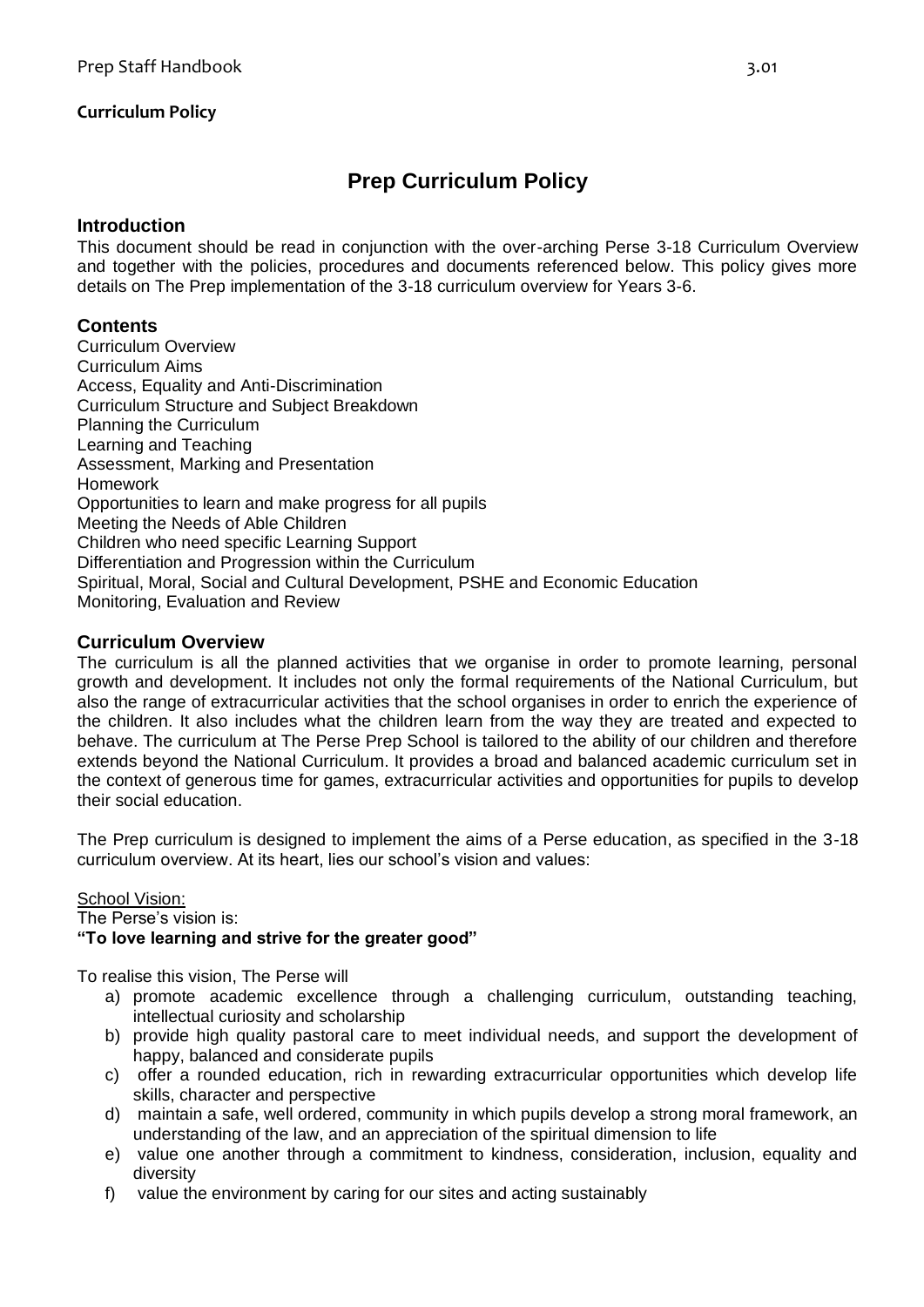- g) provide high quality professional development for all staff to ensure ongoing personal and institutional improvement
- h) finance means tested bursaries to ensure The Perse is accessible, and help those outside the School through outreach and charitable work

A Perse education is 3 dimensional, and all pupils and teaching staff are expected to contribute to the School's academic, pastoral and extracurricular programmes.

#### School Values:

**Endeavour** 

- We aim high and challenge ourselves.
- We try our best and are not afraid of making mistakes.

Intellectual curiosity and scholarship

- We love learning, thinking deeply and being creative.
- We welcome reasoned debate.

Breadth and balance

- We are involved, engaged and committed.
- We take full advantage of the opportunities we are given.

Valuing one another and our environment

- We each play our part in creating a strong school community.
- We believe in ourselves but are considerate and down to earth.

### **Curriculum Aims**

At The Perse Prep our curriculum aims to:

- Give full-time supervised education for pupils of compulsory school age, which gives pupils experience in linguistic, mathematical, scientific, technological, human and social, physical and aesthetic and creative education.
- Ensure all pupils have the opportunity to learn and make progress
- Allow pupils to acquire skills in speaking and listening, literacy and numeracy.
- Provide subject matter that is appropriate for the ages and aptitudes of pupils, including those pupils with a statement, with learning difficulties and the able, gifted and talented.
- Ensure, where a pupil has a statement, education is provided which fulfils its requirements.
- Develop the whole child, spiritually, morally, socially and culturally and includes personal, social and health education which reflects the school's aims and ethos.
- Extend beyond the boundaries of the school day, reinforcing the concept of lifelong learning and the links between home and school.

#### **Access, Equality, Anti-discrimination**

The school's commitments and policies are outlined in:

- The Prep Admissions Policy
- The 3-18 Equal Treatment Policy
- The 3-18 Disability Policy

#### **Health and Safety in the Curriculum, Behaviour, Educational Visits and Anti-Bullying**

The school's commitments and policies are outlined in:

- The 3-18 Health and Safety Overview
- The 3-18 Anti-Bullying Policy
- The 3-18 Educational Visits Overview
- The 3-18 Behaviour Overview

#### **Curriculum Structure and Subject Breakdown**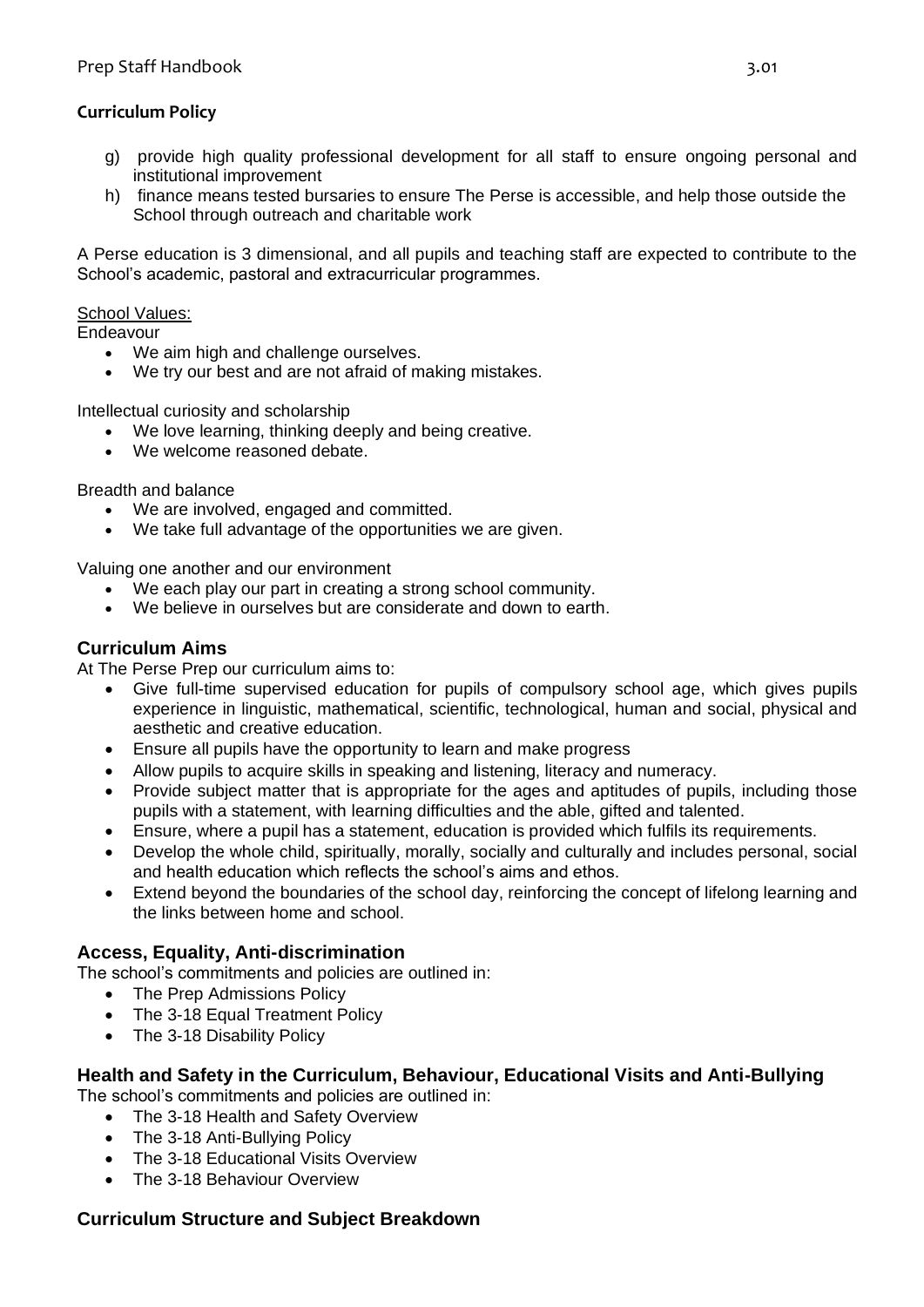The curriculum for all children comprises English, Maths, Science, History, Geography, French, Music, RE, Art, DT, Computing, Drama, Games, PE and PSHE. In addition, Year 6 also receive one lesson of Classics per week.

All children also have one Form lesson per week with their Form Teacher.

A full breakdown of curriculum subjects can be found in the Prep Staff Handbook.

Departments review schemes of work annually in conjunction with the Assistant Head (Academic) to ensure consistency and progression of content and learning. Annual or biennial 3-18 meshing meetings are arranged between related subject representatives in The Pelican, Prep and Upper schools to give particular attention to wider 3-18 subject discussion together with meshing and continuity matters in scheme of work content.

Each subject of the curriculum has a Handbook, schemes of work and policy documents stating:

- The aims and objectives for teaching and learning in that subject.
- The schemes of work to be followed by each year group.
- Teaching strategies to be employed in delivering the curriculum.
- Methods of assessment and recording.
- Resources available.

More specific grouping is used in Maths (from an appropriate point in Year 3 and throughout Year 4, 5 and 6) to facilitate more particular differentiation.

#### **Planning the Curriculum**

The curriculum is planned in three stages:

- 1. Long term plans have been drawn up by Heads of Department to cover each year group. These plans work alongside government recommended planning to ensure a broad encompassing curriculum and have been created to facilitate cross-curricular links.
- 2. Medium term plans are produced by Heads of Department and subject teachers. They state clearly the specific learning objectives which will be covered, give suggestions on how to cover them and explain how they will be assessed. This level of planning is very detailed and is kept electronically in department Sharepoint sites.
- 3. Short term planning is produced by class teachers to enable them to deliver what is in the medium term plans for their specific group of children. Short term plans will include differentiation, showing how the less able pupils will be supported and how the more able pupils will be challenged. They include the learning objectives (WALTs), a basic explanation of the work to be covered and resources necessary. Basic short term planning is generally prepared a week in advance, but can be updated as the week progresses. Different resources, learning objectives, levels of support or expected outcomes are means of providing differentiation, as are enabling questions, individual target setting and giving prior knowledge or help about topics to be covered. Short term planning will include consideration of how other adults in the room are to be utilised, and it is expected that support staff will be involved in the planning and assessing of pupil progress.

In addition to the planned curriculum, enriching experiences such as History days, concerts, school plays, sports activities, visits from authors and school visits are planned to enhance the learning experience.

#### **Teaching and Learning**

At The Perse Prep School we recognise that all pupils have special skills, abilities and aptitudes and all have an entitlement to access a broad, challenging and appropriate curriculum. Every pupil is also entitled to experience a variety of teaching and learning styles, which enable them to achieve their full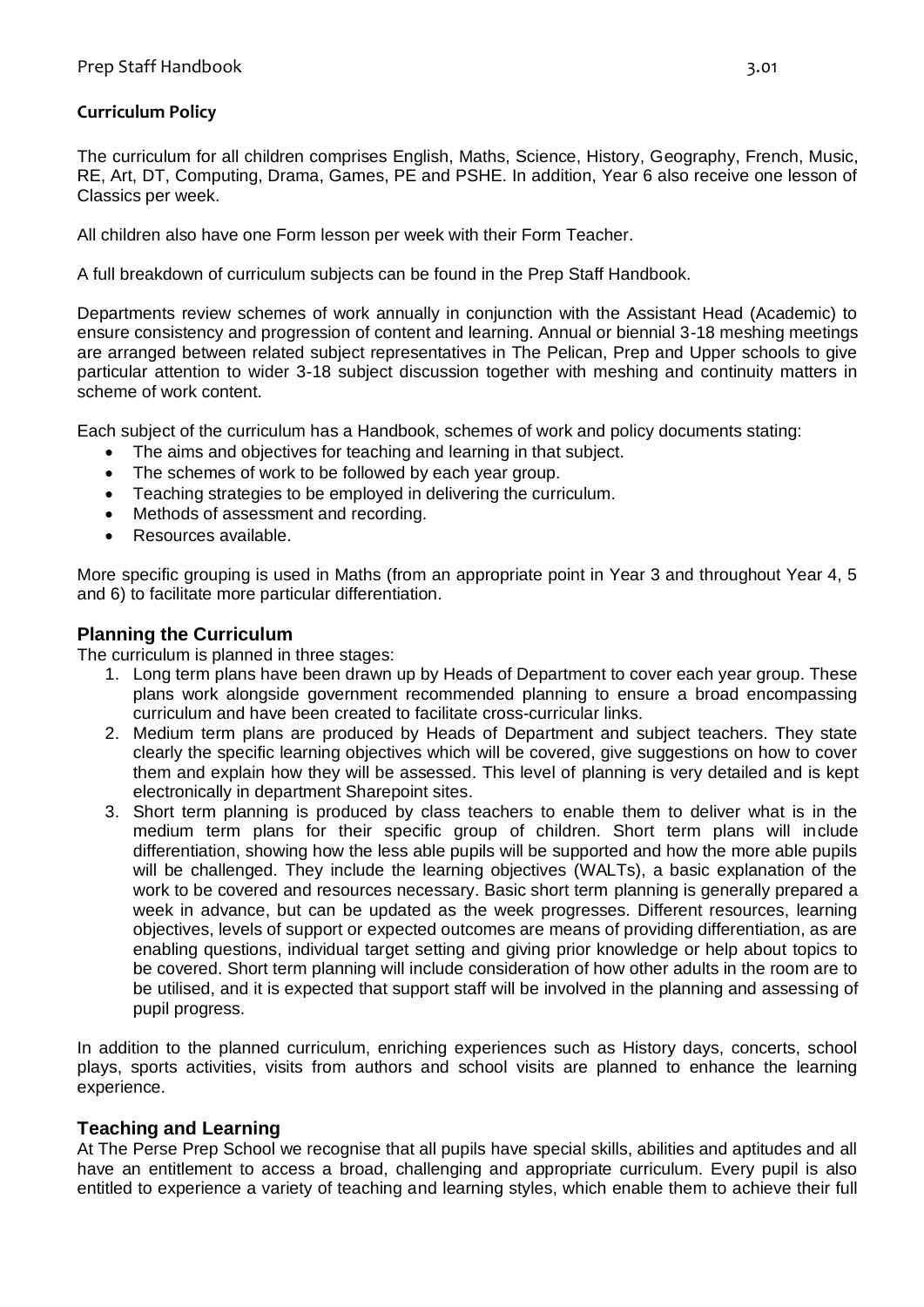potential. We aim, through successful teaching and learning, to develop the whole child and to enable our students to become lifelong learners.

All teachers have a responsibility, collectively and individually, to contribute to the delivery of the broad, challenging and appropriate curriculum. In addition they individually have a responsibility to strive to deliver lessons where the teaching and learning is of the highest quality and where the learning needs of all pupils are met.

We recognise that continued professional support and training at whole school, department and individual level is essential to empower staff to deliver effective learning experiences.

Pupils' learning will be monitored by how well they acquire new knowledge or skills, develop ideas and increase their understanding. They should demonstrate their ability to apply intellectual, physical or creative effort to their work. The pupils should work at a good pace and be productive. They should show an interest in their work and be able to sustain concentration and think and learn for themselves. Pupils should understand what they are doing, be aware of how well they have done and know how they can improve.

During the lesson, teachers will be checking for understanding by listening to pupils and asking challenging questions. The teacher will ensure they involve all pupils and that high standards of effort, accuracy and presentation are encouraged. At the end of the lesson the pupil outcomes will normally be consistent with the objectives set at the beginning. These objectives are made clear through the use of WALTs, either visually shown throughout the lesson or written on the pupil's work.

Teachers are expected to ensure that their lessons and/or activities:

- Inspire, motivate and challenge pupils as a result of high expectations.
- Have clear aims (WALTs) and purposes which are shared with the children.
- Are well-structured, planned (with high quality resources) and timed, making good links to previous and future learning.
- Cater appropriately for the learning of pupils of differing abilities and interests.
- Ensure the full participation of all pupils.
- Incorporate regular feedback to pupils through thoughtful marking and discussion with pupils.
- Help pupils to form useful assessments of their level of attainment and what needs to be improved.
- Provide oral/written feedback to the children that enables them to develop their learning further.
- Involve teaching strategies which:
	- o Suit the subject matter as well as the pupils.
	- o Ensure pupils apply themselves with purpose and self-confidence.
	- o Encourage pupils to display and develop learning skills as well as knowledge and understanding.
- Encourage pupils to demonstrate independence and autonomy.
- Utilise AFL strategies and assess pupils both for summative purposes (to measure how well they have achieved) and on an on-going formative basis to lead future planning.

#### **Assessment, Marking and Presentation**

Assessment of pupils is on-going during lessons, and teachers will constantly assess pupils through:

- Observing pupils at work.
- Listening to pupils as they take part in discussion.
- Questioning.
- Setting tasks.
- Testing.

Full details of the testing carried out through the school can be found in the Assessment Policy.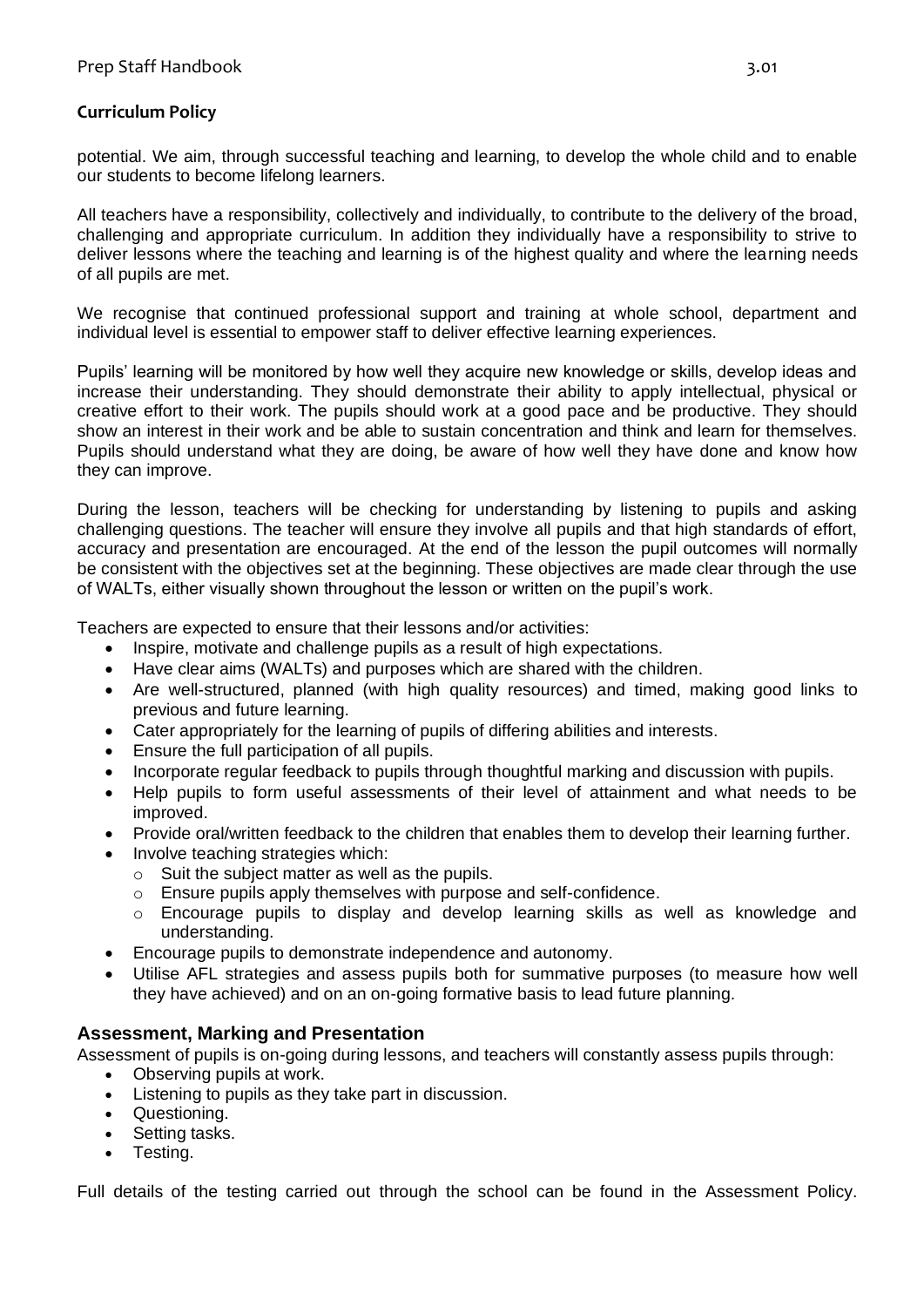Assessment will improve learning and raise achievement if it is planned for. It works most effectively when pupils are actively involved in their own learning (this would include discussions with pupils, individually and in small groups, and the setting of individual targets). It should be used to inform future learning targets and consequently adjusts teachers' planning and teaching. Importantly, it should celebrate achievement and provide effective feedback to children through marking.

The Prep's Assessment and Marking Policies are compliant with the 3-18 assessment and marking overview and are also complemented by Department Handbooks and other compliant departmental policies. Presentation expectations can be found in the Presentation Policy.

#### **Homework**

Learning at home is an essential part of good education. Regular homework is important as it helps the pupils work towards improving important skills and is set to complement work done at School. It also helps children and young people to become confident and independent in their learning, which will help throughout their time at school and in adult life.

The aims of setting homework are:

- To develop a home-school partnership
- Consolidate and reinforce skills and understanding
- Extend school learning

The setting of homework is supported in the following ways:

- All homework set is appropriate for the children it is aimed towards. The tasks are manageable in the time allowed and differentiated in order to stretch the most able and support those children with Special Educational Needs.
- Teachers will ensure that homework is an integral part of the curriculum and is planned and prepared alongside all other programmes of learning.
- Reading is expected every night with a daily learning slot to allow regular practice of spellings (Y3 – Y5) or to stay informed about current affairs (Y6). In all years, English and Maths set a weekly task.
- In Year 3, additional times tables/mental maths and a spelling task (with a handwriting focus) are also set to consolidate these key skills. A Form Challenge slot exists to promote various 'soft skills' on a more informal basis.
- In Years 4, 5 and 6, in addition to English and Maths, Science and French also set a weekly task. A termly rotation of History, Geography and Typing (Y5) and History, Geography and Independent Study (Y6) occurs as the fifth slot.

The time per week spent on the main homework tasks is flexible depending on the nature of the work, but generally is as follows:

- Years 3 and 4 up to 30 minutes
- Year 5 and 6 up to 40 minutes

The children are expected to organise their time in whichever way they feel is best and teachers monitor progress regularly.

The Homework Policy is promoted throughout the school and its implementation and effectiveness is reviewed annually. A copy is in the Staff Handbook and Parent Handbook to ensure that teachers and parents are completely clear about what is expected of pupils in terms of homework and how it should be organised and managed.

Parents are encouraged to play a role in homework differentiation by advising students when a homework has taken more than 10 minutes longer than the allocated time with the parental option to 'sign off' the homework at that point or assist the child in fixing on a pragmatic conclusion.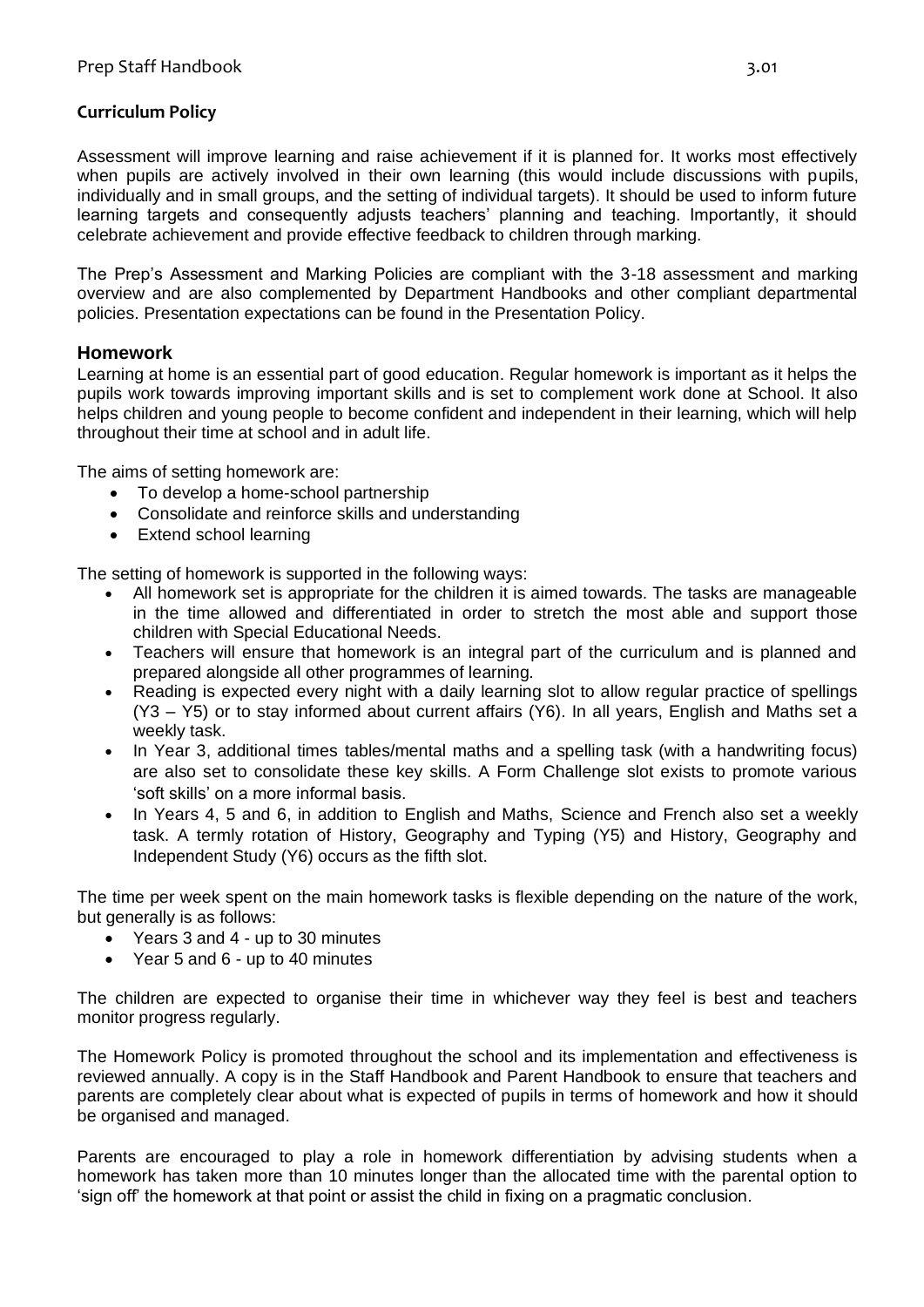#### **Opportunity to learn and make progress for all pupils**

The school is committed to a high-quality educational provision for all of its pupils in order to facilitate continual progress and learning whilst at the school. Pupils' needs are individually assessed wherever individual circumstances or needs are suspected of impeding or challenging that learning and support provision is led by The Prep's Learning Support Coordinator under the Head of Learning Support. Individual Learning Support Profiles with a description of the difficulty and guidelines for support are provided to teachers who are aware of those identified students and incorporate suitable, suggested teaching strategies into their teaching. English as an Additional Language (EAL) scenarios are included in this support framework.

Related Documentation:

- 3-18 Learning Difficulties Policy (including EAL provision)
- 3-18 Able, Gifted and Talented provision overview

Extended support planning and assistance is provided through the School's pastoral structures in the event of individual circumstances disrupting a student's educational provision. Examples might be where a student is hospitalised, is unable to participate/attend all lessons or has extenuating home circumstances. Arrangements are also in place to allow children to continue learning in the event of global health pandemics.

#### **Meeting the Needs of Able Children**

The Perse curriculum is designed to meet the needs of able students and to provide appropriate stretch and challenge for all its ability groups. It often goes well beyond nationally expected levels of achievement. The curriculum is constantly evolving in order to accommodate the needs of our children. Maths is grouped in Years 3, 4, 5 and 6, in order to ensure a more specific curriculum can be followed to stretch our most able children whilst supporting our less able pupils and to cater to all learning styles. In other subjects, the curriculum is enriched using many resources, often extending children at least a year beyond their chronological age. The 3-18 AGT Policy provides more information on the provision for Able, Gifted and Talented children.

#### **Children who need Specific Learning Support**

Those children who have been identified to need specific learning support are supported in several ways within the curriculum. Differentiation within medium and short term planning ensures resources and tasks are provided to allow full access to the curriculum. Often ICT resources such as laptops may be used to aid those who need extra support. The Learning Support Coordinator works closely with the Assistant Head (Academic), teachers and Heads of Departments to ensure these children are identified and guidelines given to aid their academic development within the curriculum. More detail on this can be found within the Learning Support Policy.

#### **Differentiation and Progression within the Curriculum**

To ensure there is smooth progression within The Perse Prep curriculum, Heads of Department meet regularly with their Department to discuss the curriculum and the specific needs of the children. The development of the curriculum is a collaborative process, but is overseen by the Head of Department to ensure all aspects of their subject are covered and reinforced throughout a child's progression within the School. It is ultimately the Head of Department's responsibility to ensure the medium term planning complies with this need.

Progression between The Pelican and The Upper is explained within the 3-18 Curriculum Policy.

Teacher-led differentiation is encouraged and expected within every classroom as outlined in our Quality of Education policy. This differentiation can often be flexibly and subtly administered within every lesson and teachers are encouraged to regularly reflect on the range of simple methods that are available to deploy this within their teaching. Schemes of work are particularly designed, suiting the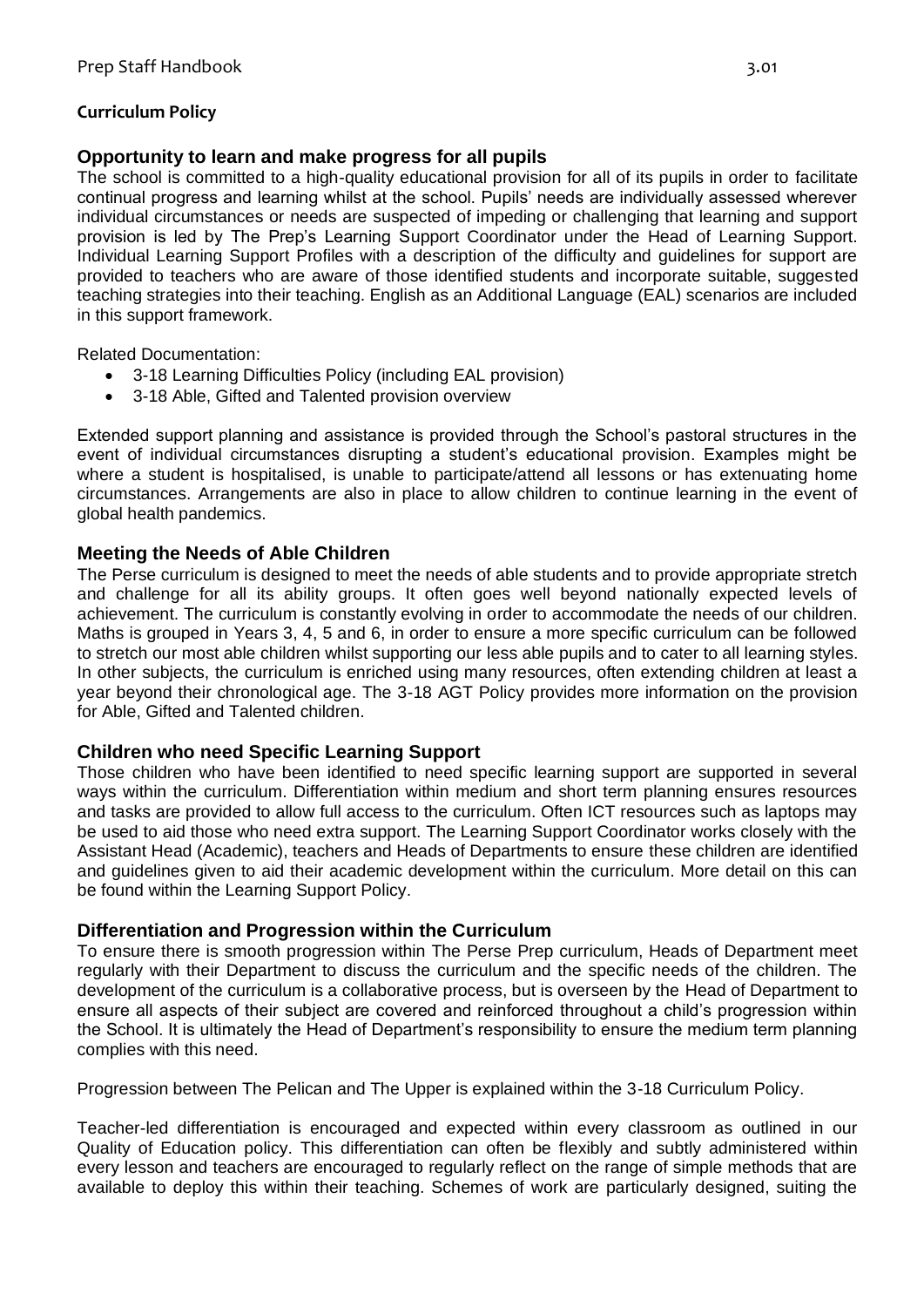nature of our school, to support top-end differentiation and extension, giving teachers a range of extension opportunities, questions, material and links to stretch and challenge all pupils.

The Perse curriculum is particularly designed to stretch the most able students, and to provide appropriate challenge and high expectations for all its ability groups. This often goes well beyond nationally expected levels of achievement. The school aims for academic *enrichment* alongside *extension* and we integrate opportunities into all departmental schemes of work. In addition, extra academic sessions are run at lunchtime and afterschool for additional exploration of the core subjects.

#### **Spiritual, Moral, Social and Cultural Development, PSHE and Economic Education**

Form lessons, daily form time, PSHE and RE are all included within the timetable as specific times where spiritual, moral, social and cultural issues are raised and discussed. British values, such as promoting respect for others, are promoted. In addition, each Department ensures its curriculum is balanced in the SMSC areas, giving children the opportunity to discuss social and moral issues within different subjects and taking account of the wide range of cultures within our society. The Department Handbooks give specific examples of these opportunities within each subject.

Alongside academic development, wider character and emotional development is of equal importance to the school, as demonstrated by our underlying school values. An underlying resilience alongside a freedom to 'fail' and improve through a process of repeated 'failures' is essential to a healthy education and is particularly important in a high-achieving environment in which all individual successes, often of very different types and magnitudes, need cherishing and celebrating. The school values 'one another' not just because of what we do but because of a fundamental belief in the value and worth of each individual.

PSHE and economic education at The Prep reflects the School's aims and ethos and encourage respect for other people.

#### **The Role of ICT**

ICT should be planned in two ways. One is in the teaching of computing skills and software in Computing lessons. The other is where ICT is used to enhance the teaching of other subjects, such as putting in data to produce graphs in Maths lessons, or using Powerpoint to present information in History. ICT is used to track pupil progress, to enhance work for display, for writing reports, producing worksheets, research and for bringing the outside world into the classroom.

#### **Monitoring, Evaluation and Review**

The teaching and learning provision at The Prep is systematically monitored by Heads of Department, the Assistant Head (Academic) and the Head. The aim of monitoring is to raise standards by ensuring best efforts, encouraging reflective teaching and thus continually improving provision.

Information about the quality of teaching is gathered through formal monitoring of teachers in a process of focused observation. The Assistant Head (Academic) and Heads of Department gather information and evidence about teaching and learning through the scrutiny of medium term plans, by looking at samples of children's work, by classroom observation and by analysis of test results where appropriate (alongside the Head of Tracking). This information is used to inform the annual Development Plans produced by Heads of Departments for every subject and the whole school Development Plan.

During the year, Heads of Departments work to achieve the agreed goals and targets in their Development Plans. They evaluate their success and share progress with staff in meetings, noting down any ideas or matters arising for consideration in the following year.

This Curriculum Policy is reviewed annually by the Assistant Head (Academic).